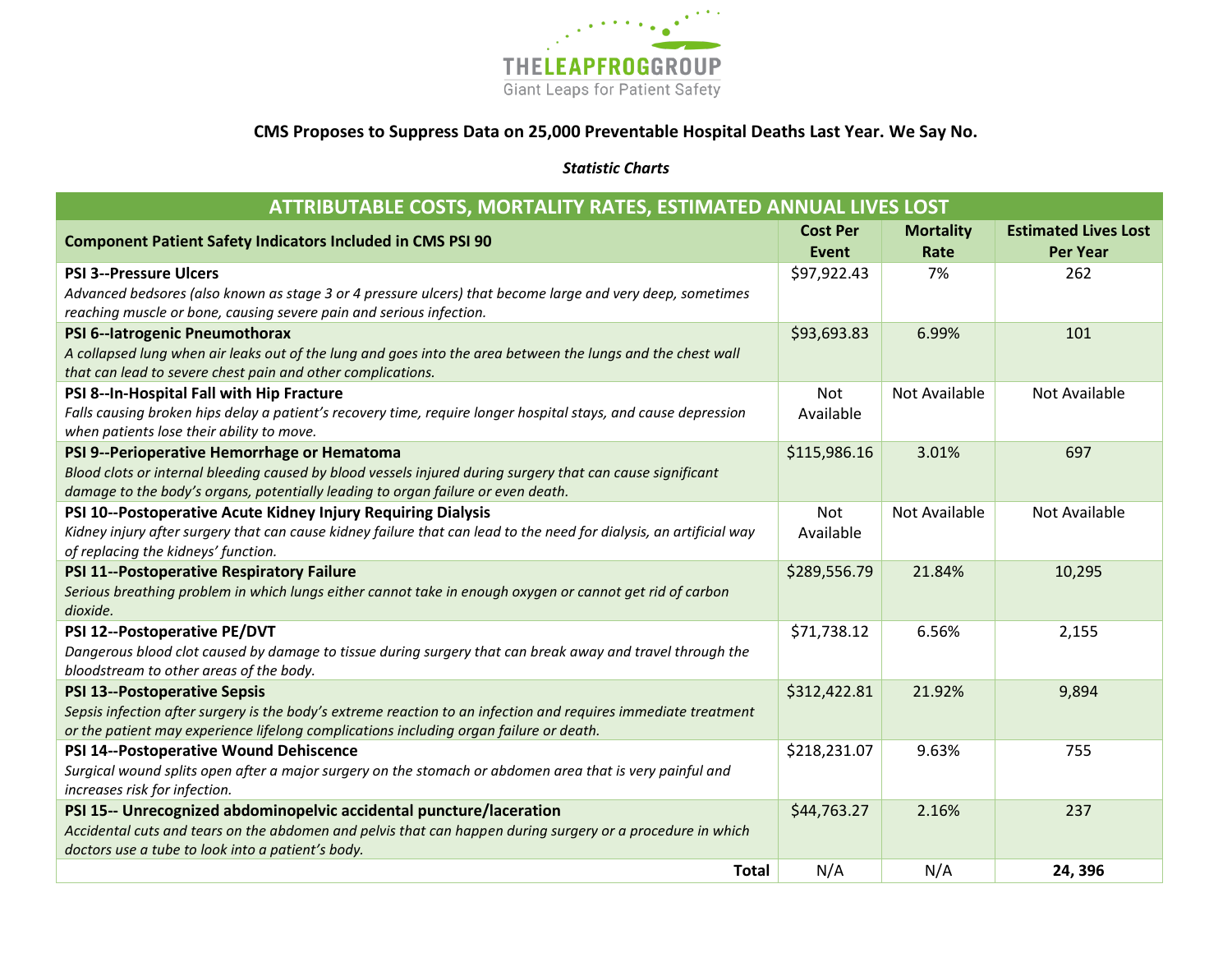

## **ANNUAL INCIDENCE RATE, ANNUAL INCIDENCES RATE OF HIGHEST PERFORMING HOSPITAL, RATE OF WORST PERFORMING HOSPITAL**

| <b>Component Patient Safety Indicators Included in CMS PSI 90</b>                                                                                                                                                                                | <b>Incidence Rate</b><br>(Observed Rate<br>Per<br>1,000<br>Discharges $)^1$ | <b>Incidences</b><br>(Observed<br>events) <sup>1</sup> | <b>Rate of best</b><br>performing<br>hospital<br>(per 1,000<br><b>Medicare Fee-</b><br>for-Service<br>Discharges) <sup>2</sup> | <b>Rate of worst</b><br>performing<br>hospital<br>(per 1,000<br><b>Medicare</b><br>Fee-for-<br><b>Service</b><br>Discharges) <sup>2</sup> | Increase in risk to<br>patients cared for in<br>best vs. worst<br>performing hospital <sup>2</sup> |
|--------------------------------------------------------------------------------------------------------------------------------------------------------------------------------------------------------------------------------------------------|-----------------------------------------------------------------------------|--------------------------------------------------------|--------------------------------------------------------------------------------------------------------------------------------|-------------------------------------------------------------------------------------------------------------------------------------------|----------------------------------------------------------------------------------------------------|
| <b>PSI 3--Pressure Ulcers</b><br>Advanced bedsores (also known as stage 3 or 4 pressure ulcers) that become<br>large and very deep, sometimes reaching muscle or bone, causing severe pain<br>and serious infection.                             | 0.62                                                                        | 9,877                                                  | 0.04                                                                                                                           | 8.78                                                                                                                                      | $15.1*$<br>(15 times more likely if<br>you go to the wrong<br>hospital)                            |
| PSI 6--latrogenic Pneumothorax<br>A collapsed lung when air leaks out of the lung and goes into the area between<br>the lungs and the chest wall that can lead to severe chest pain and other<br>complications.                                  | 0.19                                                                        | 4,315                                                  | 0.12                                                                                                                           | 0.48                                                                                                                                      | 4.0<br>(4 times more likely if<br>you go to the wrong<br>hospital)                                 |
| PSI 8--In-Hospital Fall with Hip Fracture<br>Falls causing broken hips delay a patient's recovery time, require longer hospital<br>stays, and cause depression when patients lose their ability to move.                                         | 0.07                                                                        | 1,834                                                  | 0.07                                                                                                                           | 0.16                                                                                                                                      | 2.3<br>(2 times more likely if<br>you go to the wrong<br>hospital)                                 |
| PSI 9--Perioperative Hemorrhage or Hematoma<br>Blood clots or internal bleeding caused by blood vessels injured during surgery<br>that can cause significant damage to the body's organs, potentially leading to<br>organ failure or even death. | 2.39                                                                        | 14,404                                                 | 1.26                                                                                                                           | 5.58                                                                                                                                      | 4.4<br>(4 times more likely if<br>you go to the wrong<br>hospital)                                 |
| PSI 10--Postoperative Acute Kidney Injury Requiring Dialysis<br>Kidney injury after surgery that can cause kidney failure that can lead to the<br>need for dialysis, an artificial way of replacing the kidneys' function.                       | 0.92                                                                        | 2,921                                                  | 0.58                                                                                                                           | 3.45                                                                                                                                      | 5.9<br>(6 times more likely if<br>you go to the wrong<br>hospital)                                 |
| PSI 11--Postoperative Respiratory Failure<br>Serious breathing problem in which lungs either cannot take in enough oxygen<br>or cannot get rid of carbon dioxide.                                                                                | 6.47                                                                        | 20,050                                                 | 1.66                                                                                                                           | 17.09                                                                                                                                     | 10.3<br>(10 times more likely if<br>you go to the wrong<br>hospital)                               |
| PSI 12--Postoperative PE/DVT<br>Dangerous blood clot caused by damage to tissue during surgery that can break<br>away and travel through the bloodstream to other areas of the body.                                                             | 3.41                                                                        | 21,875                                                 | 1.65                                                                                                                           | 8.41                                                                                                                                      | 5.1<br>(5 times more likely if<br>you go to the wrong<br>hospital)                                 |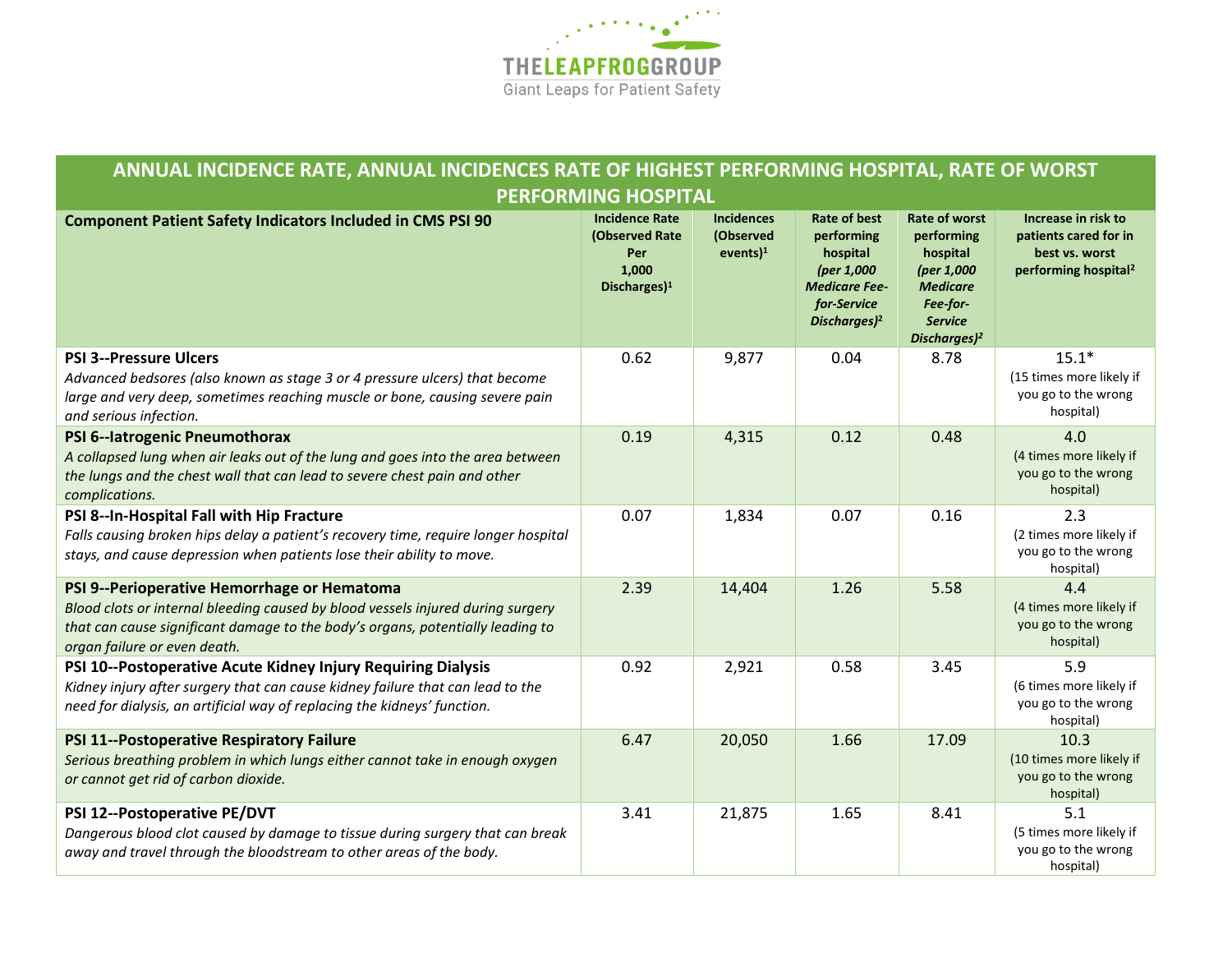

| <b>PSI 13--Postoperative Sepsis</b><br>Sepsis infection after surgery is the body's extreme reaction to an infection and<br>requires immediate treatment or the patient may experience lifelong<br>complications including organ failure or death. | 4.09 | 13,056 | 2.31 | 9.73 | 4.2<br>(4 times more likely if<br>you go to the wrong<br>hospital)   |
|----------------------------------------------------------------------------------------------------------------------------------------------------------------------------------------------------------------------------------------------------|------|--------|------|------|----------------------------------------------------------------------|
| PSI 14--Postoperative Wound Dehiscence<br>Surgical wound splits open after a major surgery on the stomach or abdomen<br>area that is very painful and increases risk for infection.                                                                | 0.80 | 1,608  | 0.57 | 1.54 | 2.7<br>(3 times more likely if<br>you go to the wrong<br>hospital)   |
| PSI 15-- Unrecognized abdominopelvic accidental puncture/laceration<br>Accidental cuts and tears on the abdomen and pelvis that can happen during<br>surgery or a procedure in which doctors use a tube to look into a patient's body.             | 1.04 | 4,415  | 0.37 | 3.97 | 10.7<br>(11 times more likely if<br>you go to the wrong<br>hospital) |
| Total                                                                                                                                                                                                                                              | 20   | 94,335 | N/A  | N/A  | N/A                                                                  |

\*Compared best performing to average performance as worst performance was extreme outlier

<sup>1</sup> AHRQ PSI Benchmark Data Tables, v2021. [https://qualityindicators.ahrq.gov/Downloads/Modules/PSI/V2021/Version\\_2021\\_Benchmark\\_Tables\\_PSI.pdf](https://qualityindicators.ahrq.gov/Downloads/Modules/PSI/V2021/Version_2021_Benchmark_Tables_PSI.pdf)

<sup>2</sup> Based on hospitals that received a Spring 2022 Safety Grade from The Leapfrog Group. PSI rates obtained from data.medicare.gov based on the data collection period of 07/01/2018 – 12/31/2019.